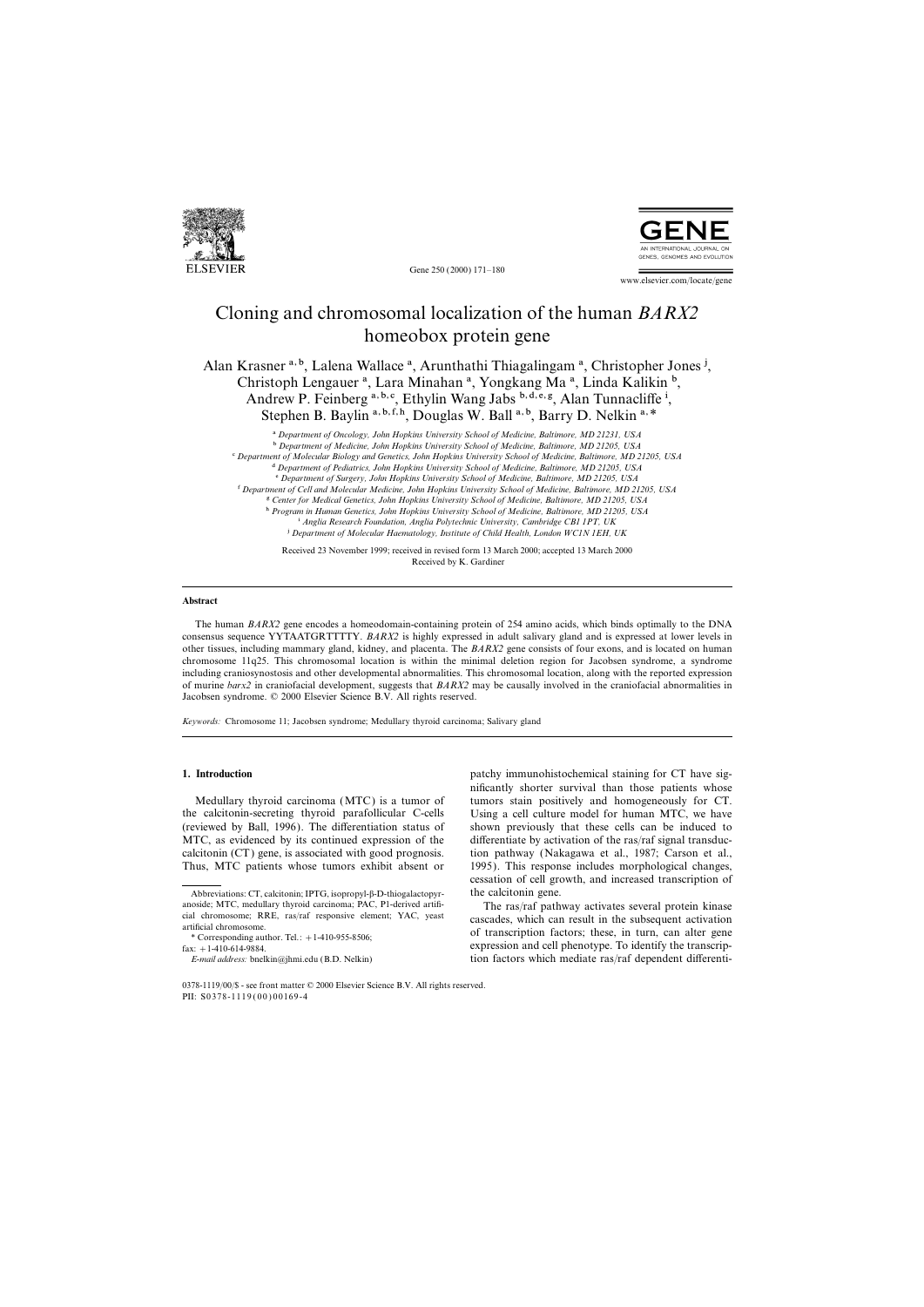ras/raf mediated transcription of the calcitonin gene. *BARX2* cDNA. Within the calcitonin gene promoter, we have identified a ras/raf responsive transcriptional element (RRE), *2.3. DNA binding specificity* between  $-206$  and  $-132$  base pairs upstream from the transcription startpoint (Thiagalingam et al., 1996). The DNA binding specificity of the lgt11 *BARX2* Within this element, two protein binding domains were cDNA clone was initially examined by filter binding. identified; either of these domains is sufficient to confer The  $\lambda$ gt11 *BARX2* clone was plated at a density of 400 responsiveness of a reporter gene to ras/raf activation. plaques per 10 cm petri dish, using top agarose contain-Using DNA affinity cloning, we have isolated genes for ing 10 mM IPTG to induce expression. Plaques were transcription factors binding to each of these domains. allowed to develop, and a nitrocellulose filter was placed One of these proteins, RREB-1, is a zinc finger protein on the agarose to adsorb the lacZ–BARX2 fusion (Thiagalingam et al., 1996). Here, we report the cloning proteins. The filter was then cut into three parts; each and chromosomal location of *BARX2*, the gene for a part was assayed for binding to a separate catenated homeodomain protein which binds to this ras/raf ele-<br>double-stranded oligonucleotide probe, as described prement in the calcitonin gene promoter. The murine viously (Thiagalingam et al., 1996). The oligonucleohomolog, *barx2*, has been reported to be expressed in tides used (described previously; Thiagalingam et al., neural and craniofacial development (Jones et al., 1997). 1996) were 1–2 (the upstream C-rich domain of the CT We find that the *BARX2* gene maps to human chromo- gene RRE), 7–8 (the CT gene RRE octamer domain some 11q25, a region of the genome consistently deleted probe used for screening for *BARX2*), and 5–6 (a in Jacobsen syndrome, which is characterized by cranio- random sequence oligonucleotide). The binding reaction facial defects and other abnormalities. Thus, in addition and washing conditions were as described previously to a possible role in differentiation of MTC, *BARX2* (Thiagalingam et al., 1996). may be a candidate for involvement in Jacobsen Determination of the BARX2 consensus DNA bind-

library has been described (Thiagalingam et al., 1996). sequences which bound to GST–BARX2 were cloned Screening for CT gene binding proteins, by DNA affinity into pBluescript and sequenced. DNA sequence aligncloning methods (Vinson et al., 1988), was as described ments were done using the Clustal W program (Thiagalingam et al., 1996). In the present study, the (Thompson et al., 1994). Conditions for gel mobility probe was catenated, double-stranded oligonucleotide shift assays were as described previously (Thiagalingam 7–8 (5′-ATCCATTTCCATCAATGACCTCAATGCA-<br>AATAC-3′), labeled by nick translation with  $\alpha$ -<sup>32</sup>P-<br>incubated with 1 ng of <sup>32</sup>P-end labeled oligonucleotide AATAC-3<sup>'</sup>), labeled by nick translation with  $\alpha$ -<sup>32</sup>PdCTP. Screening of 106 plaques with oligonucleotide 7– 7–8 (5∞-ATCCATTTCCATCAATGACCTCAATGCA-8 yielded a positive clone. The cDNA insert of this clone AATAC-3′) or oligonucleotide Barx2 cons (5′-GAwas subcloned in pBluescript, and was used to probe a TCTTTCTTAATGGTTTTTCGA-3'). human placenta cDNA library in  $\lambda$ gt10 to obtain the entire coding region. A 1.3 kb clone encoding full-length *2.4. Cell culture BARX2* was obtained and subcloned into pBluescript. The GenBank accession number for the *BARX2* cDNA The TT cell line of human MTC has been described sequence is AF031924. (Nakagawa et al., 1987). TT: $\triangle$ Raf-1:ER is a subline of

and TT: $\Delta$ Raf-1:ER poly A + mRNA (2 µg each) were TT: $\Delta$ Raf-1:ER cells, activation of c-raf-1 by addition of electrophoresed, transferred to nylon membranes and  $1 \mu M$   $\beta$ -estradiol results in terminal differentiation of hybridized with the 1.3 kb *BARX2* cDNA as described the cells, accompanied by cessation of growth and previously (Thiagalingam et al., 1996). A multiple tissue increased transcription of the CT gene (Carson et al., Northern blot and a human Master RNA dot blot were 1995).

ation in MTC cells, we have examined the control of obtained from Clontech, and were hybridized with the

syndrome. ing sequence by CASTing (Wright et al., 1991) was done as described previously (Thiagalingam et al., 1996). Briefly, DNA sequences were selected from a **2. Materials and methods** double-stranded degenerate oligonucleotide (5<sup>'</sup>-GA-GATATTAGAATTCTACTC-N<sub>23</sub>-GGTACATATACT-2.1. *DNA affinity cloning* CGAGT-3<sup>γ</sup>) library, by binding to GST–BARX2, selection on glutathione–Sepharose, elution and PCR ampli-Construction of the TT cell  $\lambda$ gt11 cDNA expression fication. After five rounds of enrichment, DNA

TT cells in which a fusion gene, containing the kinase *2.2. Northern and dot blot hybridization* domain of the *c-raf-1* gene and the hormone binding domain of the estrogen receptor, has been stably intro-Human salivary gland poly A+ mRNA (Clontech) duced by retroviral infection (Carson et al., 1995). In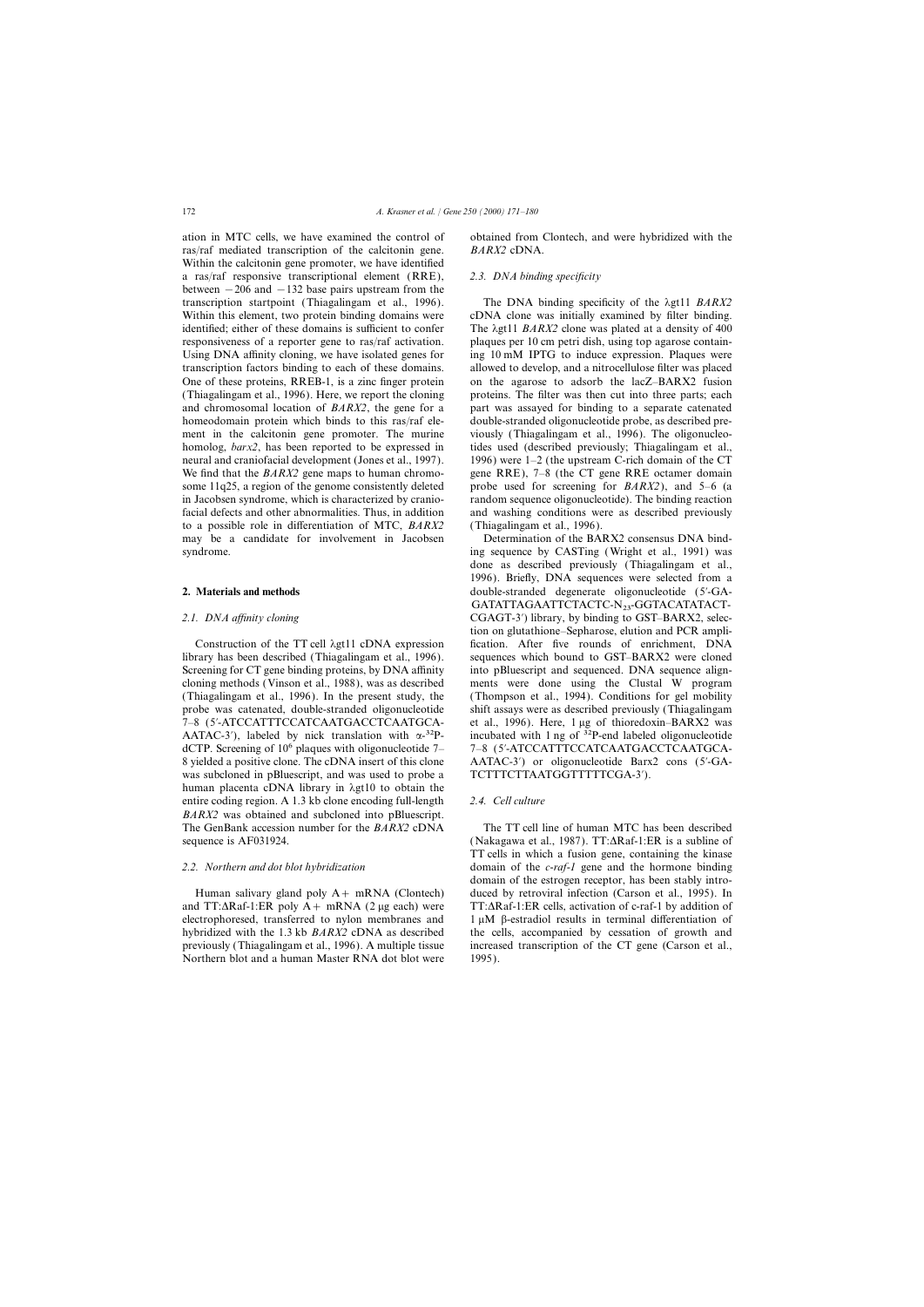hybrid mapping panel 2 was screened by PCR, using as CC-3′ and 5′-CACTGCTGGAACAGATGGTTTAGprimers 5′-GCGGCATATCGCTCCTCTCGGT-3′ and ATGCAACG-3′ (459 bp product). Annealing temper-5′-GCTCGGTGAAGATGGTGCGACT-3′, producing atures were 60°C for exons 1 and 2, and 57°C for exons a 226 bp product from exon 2 (bases 296–521 in 3 and 4. PCR products were gel purified and sequenced Fig. 2A). These primers were also used to obtain a PAC directly (JHMI DNA Analysis Facility), using one of clone of *BARX2* by PCR screening of the RPCI-1 the amplification primers as a sequencing primer. library (Genome Systems). A subclone of the PAC clone was partially sequenced to confirm that it contained *BARX2*. **3. Results**

(ii) *FISH*. DNA of the *BARX2* PAC clone was labeled with biotin-16-dUTP by nick translation. *3.1. DNA affinity cloning of BARX2* Human prometaphase spreads were fixed on slides and pretreated with RNase and pepsin as described We have been interested in obtaining the transcription (Lengauer et al., 1994). Biotinylated probe sequences factor(s) which interact with the ras/raf responsive elewere detected with avidin–DCS–fluorescein isothiocya- ment (RRE) of the CT gene. As described previously nate (Vector Laboratories, Burlingame, CA). (Thiagalingam et al., 1996), this RRE is bipartite, Chromosomes were counterstained with 4,6-diamidino- containing a C-rich domain and a homeobox octamer 2-phenylindole (DAPI). The resulting G-banding containing domain. Previously, we had identified pattern and the signals were evaluated by standard RREB-1, a zinc finger protein which binds to the C-rich epifluorescence microscopy (Nikon Eclipse 800; region of the CT gene RRE (Thiagalingam et al., 1996). Lengauer et al., 1994). Photographs were taken using a In order to identify the protein(s) which bind to the cooled CCD camera (Photometrics, Tucson, AZ). The octamer containing domain, we screened a human MTC sequentially recorded gray-scale images were pseudocol- cell cDNA  $\lambda$ gt11 expression library, by DNA affinity ored and merged, as described previously (Lengauer cloning, using oligonucleotide 7–8 (Thiagalingam et al., et al., 1994). 1996), which contains the octamer binding domain of

distal 11q (Tunnacliffe et al., 1999) were tested as described previously (Penny et al., 1995) for the presence of *BARX2* by (a) PCR using primers specific for both the 5∞ end and the 3∞ end of the gene, and (b) direct hybridization using the full-length cDNA insert.

# *2.6. Genomic sequencing*

A *BARX2* PAC clone, containing exons 1–4 of the *BARX2* gene, was partially sequenced, using exonspecific primers. Primers for intronic sequences were designed to amplify each exon from 100 ng of human genomic DNA (isolated from peripheral blood, using a Qiagen Blood and Cell Culture DNA kit) from normal subjects and trigonocephalic patients without 11q deletion. (For exon 1 and exon 4, one primer was based on untranslated cDNA sequences.) PCR amplifications (35 cycles of 95°C for 30 min, 57 or 60°C for 30 min, and  $72^{\circ}$ C for 30 min) were done in a 50 µl volume of 50 mM KCl, 20 mM trisCl, 2 mM  $MgCl<sub>2</sub>$ , pH 8.4 at 25 $^{\circ}$ C, EXCI, 20 mM THSCI, 2 mM MgCI<sub>2</sub>, pH 8.4 at 25°C, Fig. 1. Binding of lacZ–BARX2 to sequences from the human calcito-<br>containing 200 ng of each primer, and 1 unit of Taq nin gene ras/raf responsive element. The  $\lambda$ gt11 pha 5'-CTCACCATGCATGCCACGCCG-3' and 5'-GATC-<br>
GCA A AGCACACGCCACCTACACG-3′ (267 bp pro-filter was cut into three parts, which were separately incubated with GCAAAGCACAGGCCACCTACACG-3' (267 bp pro-<br>duble-stranded oligonucleotides 1-2, 5-6, and 7-8, as described in<br>duct); exon 2, 5'-CTGGCCTGCTTCCCCACACCG-<br>Materials and methods. Only oligonucleotide 7-8, the octamer con-TTC-3′ and 5′-TGAGCCAAGGAGTGGACTCCGC-<br>taining domain of the CT gene RRE, was specifically bound by the CATAG-3′ (493 bp product); exon 3, 5′-AAGAN- lacZ–BARX2 fusion protein.

*2.5. Chromosomal localization* AAGCGGTTTGGGGAAGACCTCGT-3∞ and 5∞-AT-CCAACAGCTTCCCGCAAGCC-3' (378 bp product); (i) *Somatic cell hybrids*. The NIGMS somatic cell exon 4, 5∞-CTGGAAGGTTTTCTCTCCCTACTCTC-

(iii) *YAC mapping*. YAC clones from a contig of the CT gene RRE. Screening of 106 plaques yielded a



partial *BARX2* cDNA was plated, expressed as a lacZ fusion protein,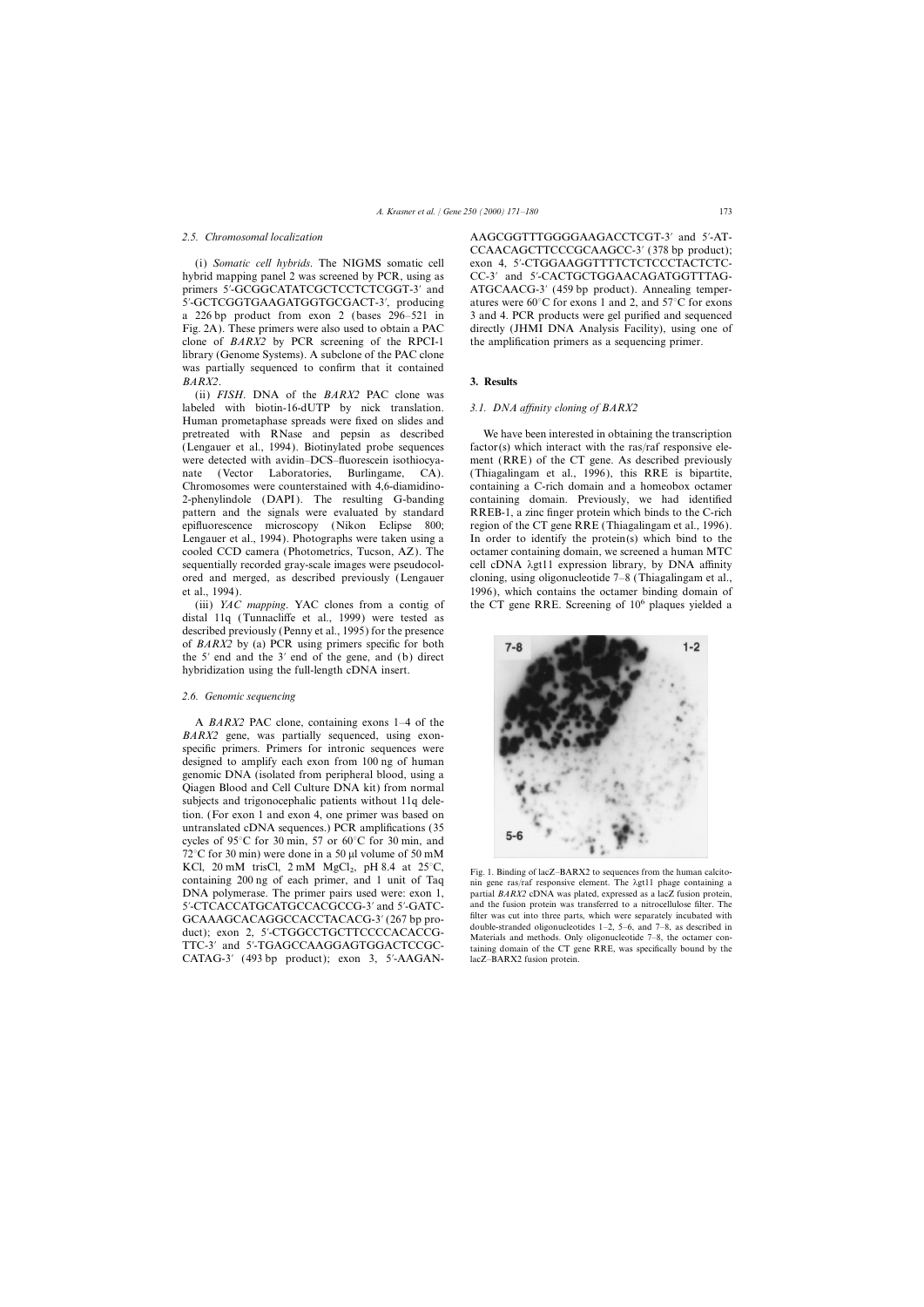$\overline{\mathbf{A}}$ 

| 1<br>68                                    |    | AGGGGCCCAGGCCCCGCCGTCGCGCCAGCCCCGCGGCCCCAGCGGCCCGGGCACTCGCAACCGCGCT<br>CGGGCGGCGGACGCTCGCGCCGGCTCACCATGCACTGCCACGCCGAGCTGAGGCTGAGCTCGCGGCC                                                                                                                                                                                                                                                                                                                                                                                     |   |   |   |   |   |              |   |              |             |             |                         |              |              |                                                                                     |                                                                          |     |
|--------------------------------------------|----|--------------------------------------------------------------------------------------------------------------------------------------------------------------------------------------------------------------------------------------------------------------------------------------------------------------------------------------------------------------------------------------------------------------------------------------------------------------------------------------------------------------------------------|---|---|---|---|---|--------------|---|--------------|-------------|-------------|-------------------------|--------------|--------------|-------------------------------------------------------------------------------------|--------------------------------------------------------------------------|-----|
|                                            |    |                                                                                                                                                                                                                                                                                                                                                                                                                                                                                                                                |   |   |   |   |   |              |   | M            | I           | D           | Е                       | $\mathbf{I}$ | L            | s                                                                                   | ĸ                                                                        | 8   |
| 135                                        |    |                                                                                                                                                                                                                                                                                                                                                                                                                                                                                                                                |   |   |   |   |   |              |   |              |             |             |                         |              |              | AGCTCAAAGCAGCCAGGCGGCGCTACAAGACTTTC ATG ATC GAC GAG ATC CTC TCC AAG                 |                                                                          |     |
| 194                                        | E  | т                                                                                                                                                                                                                                                                                                                                                                                                                                                                                                                              | c | D | Y | F | Е | ĸ            | L | s            | L           | Y           | S                       | v            | c            | P<br>GAG ACC TGC GAT TAC TTT GAG AAA CTT TCC CTC TAC TCC GTG TGC CCG TCG            | s                                                                        | 25  |
| 245                                        | L  | v                                                                                                                                                                                                                                                                                                                                                                                                                                                                                                                              | v | R | P | K | P | L            | н | S            | c           | т           | G                       | s            | P            | — S<br>CTG GTC GTG CGA CCC AAG CCC CTG CAT TCC TGT ACG GGC TCC CCT TCC CTG          | $\cdot \cdot \mathbf{L}$                                                 | 42  |
| 296                                        | R  | А                                                                                                                                                                                                                                                                                                                                                                                                                                                                                                                              | Y | P | Ŀ | L | s | v            | I | т            | R           | о           | $\mathbf{P}$            | T            | v            | I<br>CGG GCA TAT CCG CTC CTC TCG GTG ATC ACC CGC CAG CCC ACT GTC ATC TCC            | s                                                                        | 59  |
| 347                                        | н  | L                                                                                                                                                                                                                                                                                                                                                                                                                                                                                                                              | v | P | A | т | P | G            | I | А            | Q           | Α           | L                       | S            | C            | н<br>CAC CTG GTC CCT GCC ACC CCG GGA ATC GCC CAG GCA CTG TCC TGC CAC CAG            | Q                                                                        | 76  |
| 398                                        |    | т                                                                                                                                                                                                                                                                                                                                                                                                                                                                                                                              | E | A | v | S | A | E            | A | $\mathbf{P}$ | G           | G           | Е                       | A            | L            | A<br>GTC ACC GAG GCG GTC TCT GCT GAG GCC CCA GGG GGC GAG GCC CTA GCC AGC            | s                                                                        | 93  |
| 449                                        | S  | E                                                                                                                                                                                                                                                                                                                                                                                                                                                                                                                              | s | Е | T | Е | o | $\mathbf{P}$ | T | P            | R           | Q           | K                       | ĸ            | P            | R                                                                                   | R                                                                        | 110 |
| 500                                        | S  | R                                                                                                                                                                                                                                                                                                                                                                                                                                                                                                                              | Ͳ | I | F | т | E | L            | Q | L            | м           | G           | L                       | Е            | к            | ĸ<br>AGT CGC ACC ATC TTC ACC GAG CTG CAG CTC ATG GGC CTG GAG AAG AAA TTC            | F                                                                        | 127 |
| 551                                        | Q  | ĸ                                                                                                                                                                                                                                                                                                                                                                                                                                                                                                                              | o | к | Υ | L | s | т            | P | D            | R           | L           | D                       | L            | А            | o<br>CAG AAG CAG AAG TAT TTG TCA ACC CCA GAC AGG TTG GAC TTG GCT CAG TCT            | s                                                                        | 144 |
| 602                                        | L  | G                                                                                                                                                                                                                                                                                                                                                                                                                                                                                                                              | L | т | Q | г | Q | v            | K | T            | W           | Y           | Q                       | N            | R            | R<br>CTG GGA CTC ACT CAG CTG CAG GTG AAG ACC TGG TAT CAG AAT CGC AGG ATG            | M                                                                        | 161 |
| 653                                        | K  | w                                                                                                                                                                                                                                                                                                                                                                                                                                                                                                                              | к | ĸ | M | v | L | K            | G | G            | $\mathbf Q$ | $\mathbf E$ | $\overline{\mathbf{A}}$ | P            | т            | K<br>AAA TGG AAG AAA ATG GTT CTT AAA GGT GGA CAG GAA GCA CCC ACA AAA CCC            | P                                                                        | 178 |
| 704                                        | K  | G                                                                                                                                                                                                                                                                                                                                                                                                                                                                                                                              | R | P | K | ĸ | N | s            | I | P            | т           | S           | Е                       | E            | I            | E<br>AAA GGT CGC CCC AAG AAG AAC TCC ATC CCC ACA TCA GAA GAG ATT GAA GCT            | A                                                                        | 195 |
| 755                                        | F. | E                                                                                                                                                                                                                                                                                                                                                                                                                                                                                                                              | к | м | N | s | o | А            | o | G            | Q           | Е           | $\circ$                 | г            | E            | $\mathbf{P}$<br>GAA GAG AAG ATG AAC AGC CAG GCC CAG GGT CAG GAG CAG CTG GAG CCC TCT | s                                                                        | 212 |
| 806                                        | o  | G                                                                                                                                                                                                                                                                                                                                                                                                                                                                                                                              | o | E | Ε | L | c | Е            | А | Q            | Е           | P           | К                       | А            | R            | D                                                                                   | v<br>CAG GGG CAG GAG GAG CTC TGT GAA GCA CAG GAA CCG AAA GCA CGT GAT GTC | 229 |
| 857                                        | P  | L                                                                                                                                                                                                                                                                                                                                                                                                                                                                                                                              | E | М | А | Е | P | P            | D | P            | P           | o           | Е                       | L            | $\mathbf{P}$ | I                                                                                   | P                                                                        | 246 |
| 908<br>966<br>LO33<br>L100<br>L167<br>1921 | s  | CCC TTA GAG ATG GCA GAG CCA CCA GAC CCG CCC CAG GAG TTG CCA ATA CCC<br>г<br>s<br>P<br>P<br>P<br>s<br>Е<br>TCT TCG GAA CCC CCA CCA TTA AGC TAA AGTAAAACCCTTTTGAGGGAAGAGGGAGACT<br>GGGGAGAAGGGAAAAGAGAGAGGCAGGGAGAGTAGGGAGAGAAAACCTTCCAGCAGCCCAGTAAAC<br>TGCGGGCGAAGAGATCTACCCGTCTCCCTCCCTCCCACAGTTACCATTGAGCCTGTCATCGCAAGCA<br>TTTGACAAAGACTTGCTTGTCTTGGGCCTGTCACCTCCTGAAAGGCTGCTTTAGCTGTGGATGCCCT<br>TGATTAAGGGAGAGAGCGCCTAGGAGCTGCCTGCCCAGCTGGGGTGACGGCTGTAGGGCTGGGTCT<br><b>ATCTTCCAACCCCTATATATCCTAGCATGCAGTGGAAAGTGCTT</b> |   |   |   |   |   |              |   |              |             |             |                         |              |              | 254                                                                                 |                                                                          |     |

Fig. 2. (**A**) Sequence of *BARX2* DNA. The nucleotide sequence of *BARX2* exhibits 86% homology with murine *barx2*. (**B**) The predicted protein sequence of *BARX2* also exhibits 86% identity with murine *barx2*. In the N-terminal portion, BARX2 lacks four amino acids encoded by the murine *barx2* gene. Asterisks indicate identical amino acids, while ':' and '.' indicate highly and moderately conserved amino acids, respectively. The homeodomain in human BARX2 encompasses amino acids 108–167.

not unrelated oligonucleotides (Fig. 1). This cDNA homeodomain closely related to the *bar* class of genes product was used to screen a human placenta cDNA in Drosophila. Within the coding sequence, the cDNA library, yielding a 1.3 kb cDNA containing the complete has 86% homology, at both the nucleic acid and amino

cDNA whose product bound oligonucleotide 7–8, but predicts a protein of 254 amino acids (Fig. 2B), with a coding sequence. The nucleotide sequence (Fig. 2A) acid levels, with the murine *barx2* gene, a *bar* class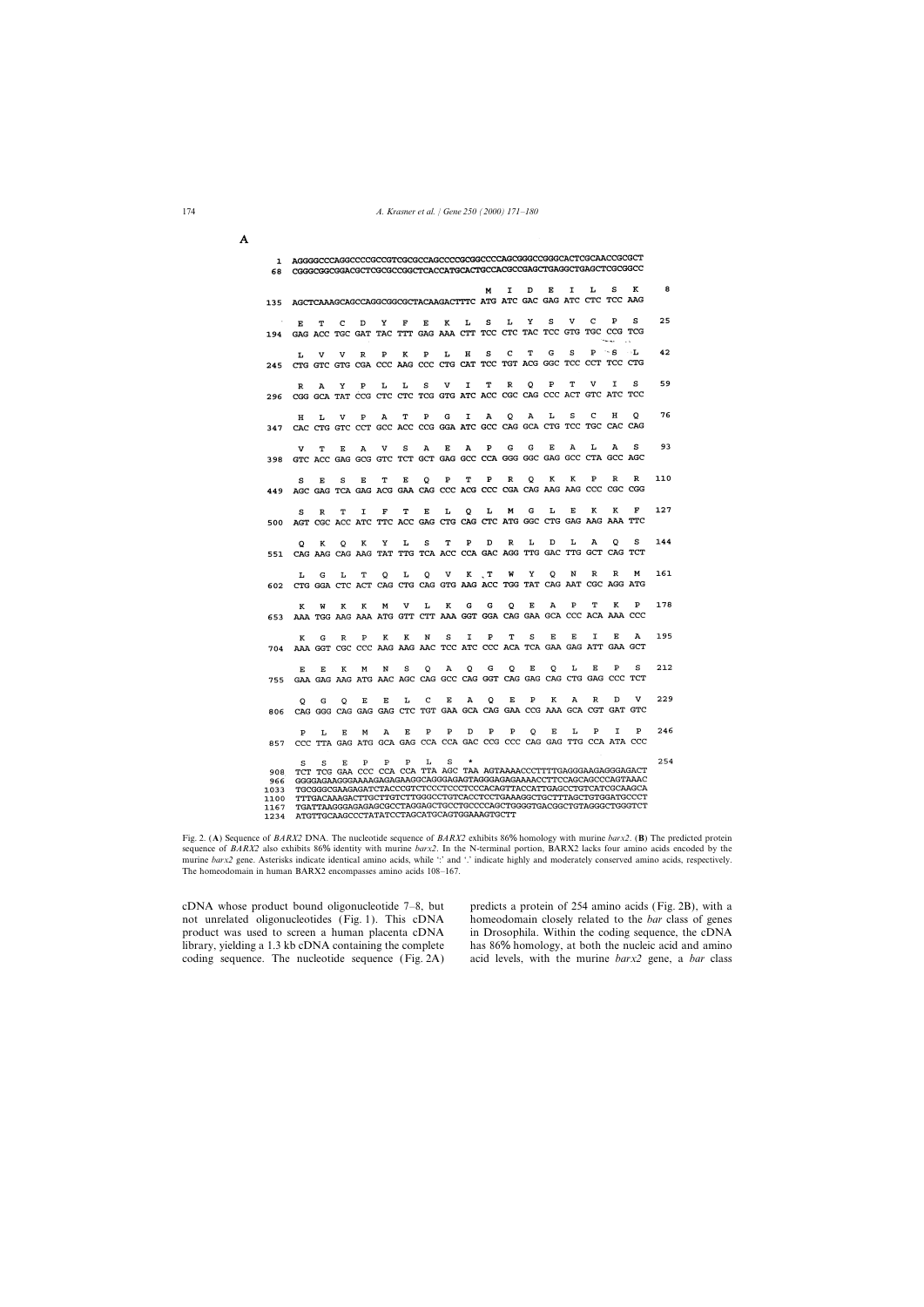```
1 MIDEILSKETCDYFEKLSLYSVCPSLVVRPKPLHSCTGSPSLRAYPLLSVITRQPTVISH
hbarx2
        1 MIDEILSKETCDYFEKLSLYSVCPSLVVRPKPLHSCTGSPSLRAYPLPSVITRQPTVISH
mbarx261 LVPATPGIAQALSCHQVT----EAVSAEAPGGEALASSESETEQPTPRQKKPRRSRTIFT
hbarx2
       61 LVPTGSGLTPVLTRHPVAAAEAAAAAAETPGGEALASSESETEQPTPRQKKPRRSRTIFT
mbarx2117 ELQLMGLEKKFQKQKYLSTPDRLDLAQSLGLTQLQVKTWYQNRRMKWKKMVLKGGQEAPT
hbarx2
      121 ELQLMGLEKKFQKQKYLSTPDRLDLAQSLGLTQLQVKTWYQNRRMKWKKMVLKGGQEAPT
mbarx2
         177 KPKGRPKKNSIPTSEEIEAEEKMNSQAQGQEQLEPSQGQEELCEAQEPKARDVPLEMAEP
hbarx2
      181 KPKGRPKKNSIPTSEEIEAEEKMNSQAQSQELLESSERQEEPCDTQEPKACLVPLEVAEP
mbarx2
         hbarx2
      237 PDPPQELPIPSSEPPPLS
      241 IHQPQELSEASSEPPPLS
mbarx2*** **** ********
```
Fig. 2. (*continued*)

homeodomain protein expressed in murine craniofacial promoter. Similarly, in competition experiments, Barx2 and neural development (Jones et al., 1997). There is cons binding to BARX2 was competed by excess cold complete amino acid identity within the homeodomain Barx2 cons, but not by oligonucleotide  $7-8$  (Fig. 3C). with murine *barx2*. We therefore propose to call this human gene *BARX2*. *3.3. Expression pattern of BARX2*

B

was determined by CASTing (Wright et al., 1991). expression of *BARX2* was tissue specific; the highest GST–BARX2 fusion protein was bound to a pool of expression was seen in adult salivary gland mRNA random double-stranded oligonucleotides, and the (Fig. 4), with expression also detectable in placenta, bound oligonucleotides were eluted and amplified by pancreas, mammary gland, kidney and trachea (data PCR. After five rounds of enrichment for oligonucleo- not shown). tides which can bind GST–BARX2, the selected DNA *BARX2* appears as a 2.2 kb mRNA species on sequences were cloned in pBluescript and sequenced. Northern blots, somewhat larger than the 1.7 kb tran-The consensus BARX2 binding sequence appears to be script reported for murine *barx2* (Jones et al., 1997). In YYTAATGRTTTTY (Fig. 3A), which is closely related MTC cells, the level of *BARX2* mRNA was not increased to the BARX2 binding sequences in the *NCAM* and by activation of c-raf-1 (Fig. 4), which induces terminal *NCAM–LI* genes (Jones et al., 1997), but somewhat differentiation of MTC cells (Carson et al., 1995). Since more divergent from the sequence in the human calcito- portions of the salivary gland and craniofacial structures nin gene promoter (oligonucleotide 7–8; see Materials are derived from the same region of the neural crest and methods), which was used as an affinity probe to (Nakamura, 1982), this adult salivary gland expression isolate *BARX2*. The BARX2 consensus binding may be consistent with the report of murine *barx2* sequence contains an octamer sequence, TAATGRTT, expression in fetal craniofacial structures (Jones et al., typical of homeobox protein binding sites, and this 1997). octamer is flanked by pyrimidine-rich bases. We designed an oligonucleotide, Barx2 cons (GATCTTTCTT- *3.4. The BARX2 gene is localized to chromosome 11q25,* AATGGTTTTCGA) containing the CASTing-derived *within the minimal deletion domain for Jacobsen* BARX2 consensus DNA binding site, for use in a gel *syndrome* mobility shift assay. Fig. 3B shows that, in the conditions of this gel mobility shift assay, oligonucleotide Barx2 Using PCR screening of a somatic cell hybrid panel cons, based on the BARX2 consensus binding sequence, (NIGMS Panel 2, Coriell Cell Repository, Camden, was bound much more efficiently by BARX2 than was NJ), we found that *BARX2* was on human chromosome oligonucleotide 7–8, from the human calcitonin gene 11 (data not shown). Further examination of a cell

*3.2. DNA binding specificity of BARX2* The expression pattern of *BARX2* was examined. Using commercial multiple tissue dot blots and The DNA sequence binding specificity of *BARX2* Northerns of human poly A+ RNAs, we found that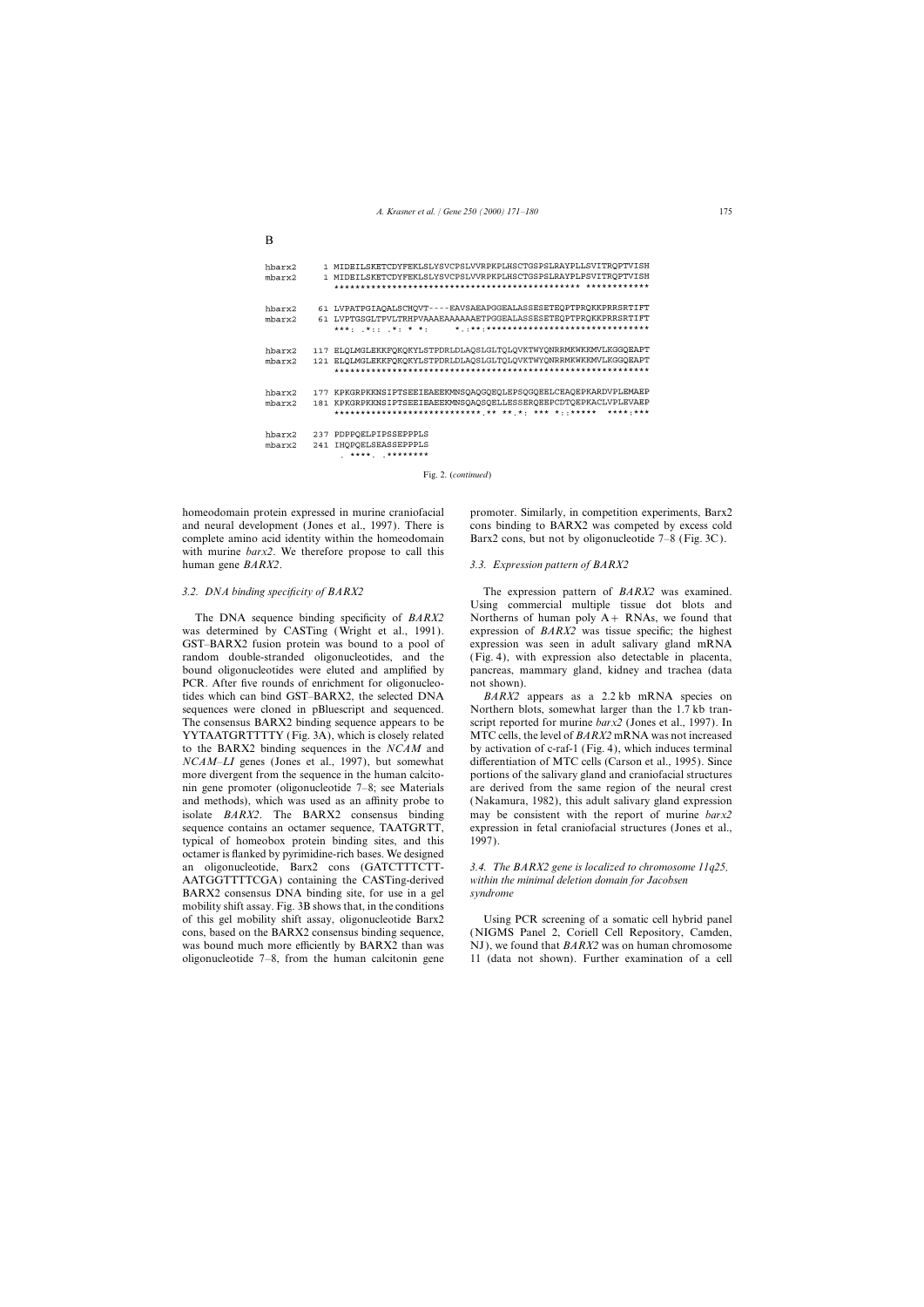



Fig. 3. Specificity of binding of BARX2. (**A**) Selection of high affinity binding sites by CASTing. GST–BARX2 was incubated with a doublestranded degenerate oligonucleotide, and bound oligonucleotides were recovered and amplified after glutathione–Sepharose purification (Thiagalingam et al., 1996). After five rounds of enrichment, the selected oligonucleotides were cloned into pBluescript and 19 clones were sequenced. Sequences were aligned by Clustal W. (B) Gel mobility shift assay. 1 µg of thioredoxin–BARX2 was incubated with 1 ng of oligonucleotide 7–8 (from the human calcitonin gene RRE) or oligonucleotide Barx2 cons (based on the BARX2 consensus binding sequence). As a negative control, BARX2 was incubated with unrelated oligonucleotide 5–6. Specific BARX2–DNA complexes are indicated by an asterisk. BARX2 binds well to its consensus sequence, and also binds to the calcitonin gene RRE sequence, but not to the unrelated oligonucleotide. (**C**) Competition of binding to oligonucleotide Barx2 cons. Binding of thioredoxin–BARX2 with oligonucleotide Barx2 cons was done as in (**B**), except that the thioredoxin– BARX2 was pre-incubated for 15 s with 10–800 ng cold competitor oligonucleotide Barx2 cons or oligonucleotide 7–8. The strong binding of oligonucleotide Barx2 cons can only be competed by excess cold Barx2 cons.

for 11q23-ter, showed that the *BARX2* gene was absent, recently published by Hjalt and Murray (1999). suggesting that *BARX2* may be within the interval from Homeobox containing genes have been shown to be 11q23-qter (data not shown). This localization was involved in normal vertebrate development, and mutaconfirmed by FISH, which showed that *BARX2* is at tion or deletion of specific homeobox containing genes 11q25 (Fig. 5A). We have further localized *BARX2* to has been shown to be responsible for over a dozen a YAC contig previously shown to map within this human developmental syndromes (reviewed in Mark region (Fig. 5B). et al., 1997). Therefore, we considered whether the

plate, we determined the positions of the introns of might suggest its involvement in a known syndrome of *BARX2* (Fig. 6). The cDNA sequences are contained abnormal development. Murine *barx2* has been reported within 4 exons. Intron 1 is located after base 281, intron to be expressed in craniofacial and neural development 2 after base 582, and intron 3 after base 667. The splice (Jones et al., 1997). This expression pattern, along with donor and acceptor sequences are good matches with our data localizing *BARX2* to human chromosome described canonical consensus splice sequences (Shapiro 11q25, suggested that *BARX2* might be involved in and Senapathy, 1987). Our sequences for *BARX2* coding Jacobsen syndrome, a rare congenital disorder which

hybrid containing all of human chromosome 11, except sequences and flanking intronic sequences match those

Using cDNA-based primers to sequence a PAC tem- expression pattern and chromosomal location of *BARX2*

**A**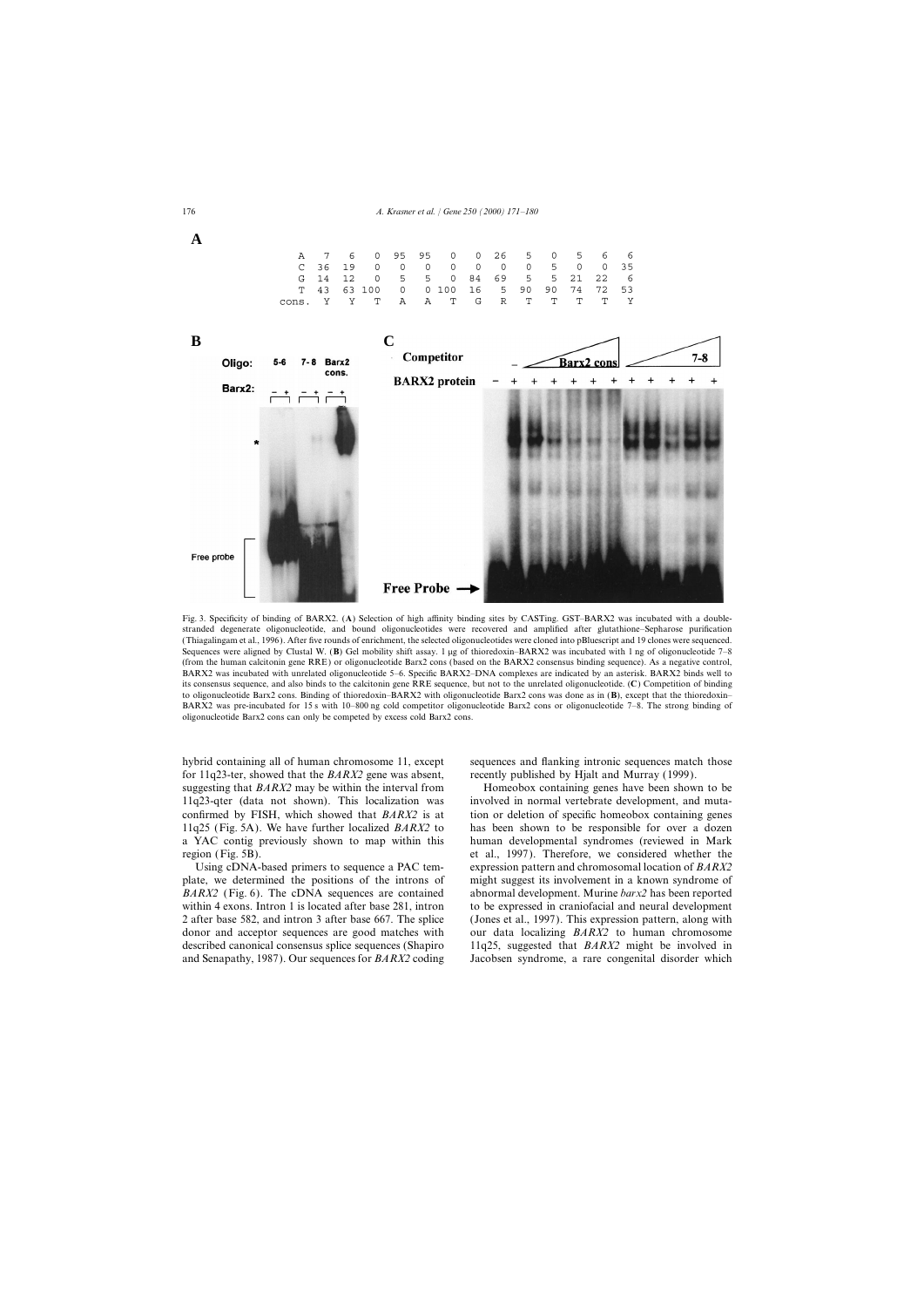

 $1.3'$ 

The lower panel shows hybridization to GAPDH as a measure of poly

Jacobsen syndrome is typically characterized by a leagues have characterized a ras-responsive element in number of craniofacial abnormalities (craniosynostosis the prolactin gene promoter (Bradford et al., 1995). with trigonocephaly, upslanting palpebral fissure slant, Like the CT gene RRE, the prolactin gene RRE is short nose and long philtrum, retrognathia, and lowset bipartite, with an ets1 site juxtaposed to a GHF-1/Pit-1 or malformed ears), as well as growth and psychomotor POU homeobox protein site. retardation, and, less commonly, cardiac defects and Our data (see Figs. 1 and 3) indicate that BARX2 thrombocytopenia (Jacobsen et al., 1973; Jones et al., can specifically bind different DNA sequences, with 1995; Penny et al., 1995). Jacobsen syndrome is consis- differing efficiency. Such differences might reflect tently associated with loss of one copy of the end of different stringency of control of BARX2 target genes chromosome 11q; the breakpoint is often near fragile in vivo. However, BARX2 binding may be modified in site FRA11b, resulting in deletion from 11q23–11qter vivo by combinatorial interactions between BARX2 and (Lewanda et al., 1995). Smaller deletions of 11q have other proteins; such interactions have been described also been seen in Jacobsen syndrome; the minimal for several homeobox proteins, and these interactions deletion still associated with the typical features of the can modify the DNA sequence specificity, the binding syndrome encompasses 18cM (sex average; Dib et al., affinity, or the transcription activating ability of the 1996) from marker D11S1351 to the telomere (Lengauer homeobox proteins (Takahashi et al., 1996; Knoepfler et al., 1994). While the large deletions in Jacobsen et al., 1997; Wu et al., 1997). syndrome suggest that the overall phenotype results As mentioned above, genetic lesions in homeobox from haploinsufficiency of several genes in this region, genes underlie many human developmental syndromes the expression pattern of murine *BARX2* (Jones et al., (reviewed in Mark et al., 1997). These include 1997) suggests that *BARX2* may be a candidate for Waardenburg syndrome (commonly associated with involvement in the craniofacial abnormalities in this facial and pigmentary abnormalities and cochlear deafsyndrome. **ness**), Boston-type craniosynostosis, and Rieger syn-

by a large 11q deletion, it would be unlikely to find a these syndromes are due to loss of one functional copy mutation in *BARX2* in Jacobsen syndrome. Instead, we of the homeobox genes *PAX3*, *MSX2*, and *PITX2*, have begun to examine the *BARX2* gene in patients with respectively (Baldwin et al., 1992; Jabs et al., 1993; some of the features of Jacobsen syndrome, but lacking Semina et al., 1996). Since complete deletion of one a cytogenetically visible deletion of chromosome 11q. copy of the gene can result in the clinical syndrome, it

Thus, we have sequenced the *BARX2* exon sequences amplified from nine patients with trigonocephaly, but without other features of Jacobsen syndrome. No mutations of *BARX2* were seen in these patients (data not shown).

## **4. Discussion**

The BARX2 protein may participate in ras/raf signaling, since it binds to the octamer containing domain of the bipartite CT gene RRE, which augments the ras/raf response of the CT gene promoter in human medullary thyroid carcinoma cells (Thiagalingam et al., 1996). Other homeobox proteins have been reported to mediate or modify the effects of ras in other systems. In *Caenorhabditis elegans*, ras-dependent induction of Fig. 4. Expression of *BARX2*. Northern blot showing expression in vulval differentiation appears to be mediated by the poly  $A + RNA$  from TT:raf-1:ER cells without  $\beta$ -estradiol (lane 1), homeobox protein lin-39, a sex combs reduced homolog, TT: $\Delta$ raf-1:ER cells exposed to 1  $\mu$ M  $\beta$ -estradiol for 48 h to activate and antagonized by the homeobox protein mab-5, an  $\Delta$ c-raf-1 and induce cell differentiation (lane 2) and human salivary<br>
gland (lane 3). The filter was probed with the 1.3 kb h*BARX2* cDNA.<br>
No change in *BARX2* expression is seen upon exposure of<br>
TT: $\Delta$ raf-1:ER cell A+ RNA loading. that MSX-2 may function downstream of ras in cell transformation (Takahashi et al., 1996). Finally, and includes abnormalities in craniofacial development. similar to our findings, Gutierrez-Hartmann and col-

Since Jacobsen syndrome is invariably accompanied drome (associated with eye and tooth abnormalities);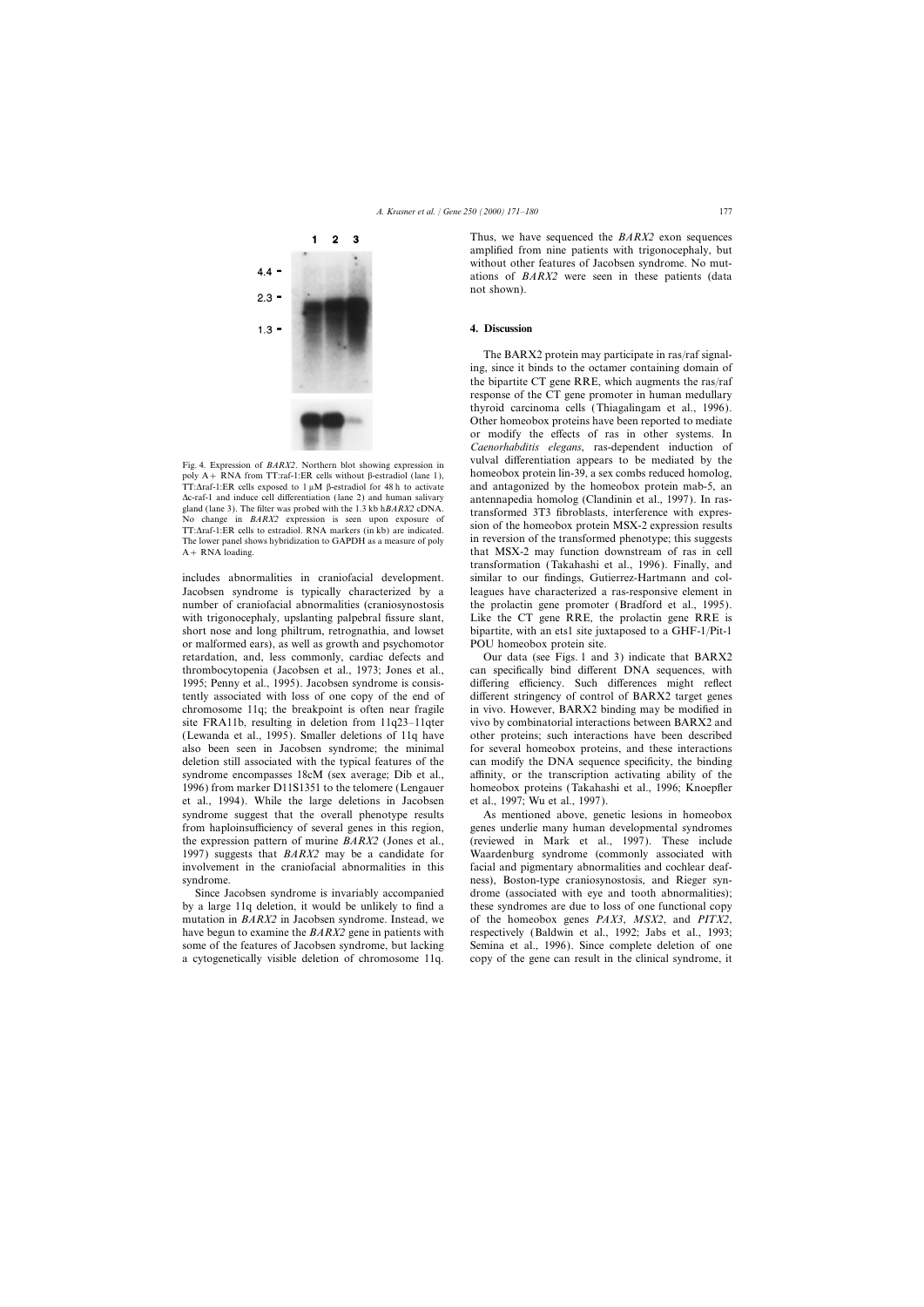

Fig. 5. Chromosomal location of *BARX2*. (**A**) Chromosomal FISH. The hbarx2 PAC clone, labeled with biotin-16-dUTP, was hybridized with normal human prometaphase spreads, and detected with avidin–DCS–fluorescein isothiocyanate, as described in Materials and methods. The only detectable signal is at 11p25. (**B**) YAC contig mapping. A YAC contig for distal chromosome 11q, assembled by STS content mapping (Tunnacliffe et al., 1999), was screened for *BARX2* by PCR and cDNA hybridization. Positive and negative results are indicated, showing the location of the *BARX2* gene close to marker D11S1083. Marker prefixes 'D11S' are abbreviated 'S'.



Fig. 6. Exon–intron boundaries of the human *BARX2* gene. Exon sequences are shown in upper case, and introns in lower case. The base numbering for the exons is according to the cDNA sequence in Fig. 2.

haploinsufficiency, rather than a dominant negative in the minimal deletion region for Jacobsen syndrome, effect. However, the gene targets for these homeobox suggests a possible interaction between ras/raf signaling proteins have not yet been well characterized. and homeobox proteins in craniofacial development.

syndrome, as suggested by the expression pattern of craniosynostosis, provide ample, albeit circumstantial,

appears that many of these syndromes result from murine *BARX2* and by the location of the *BARX2* gene The possible involvement of *BARX2* in Jacobsen Previous studies of craniofacial abnormalities, especially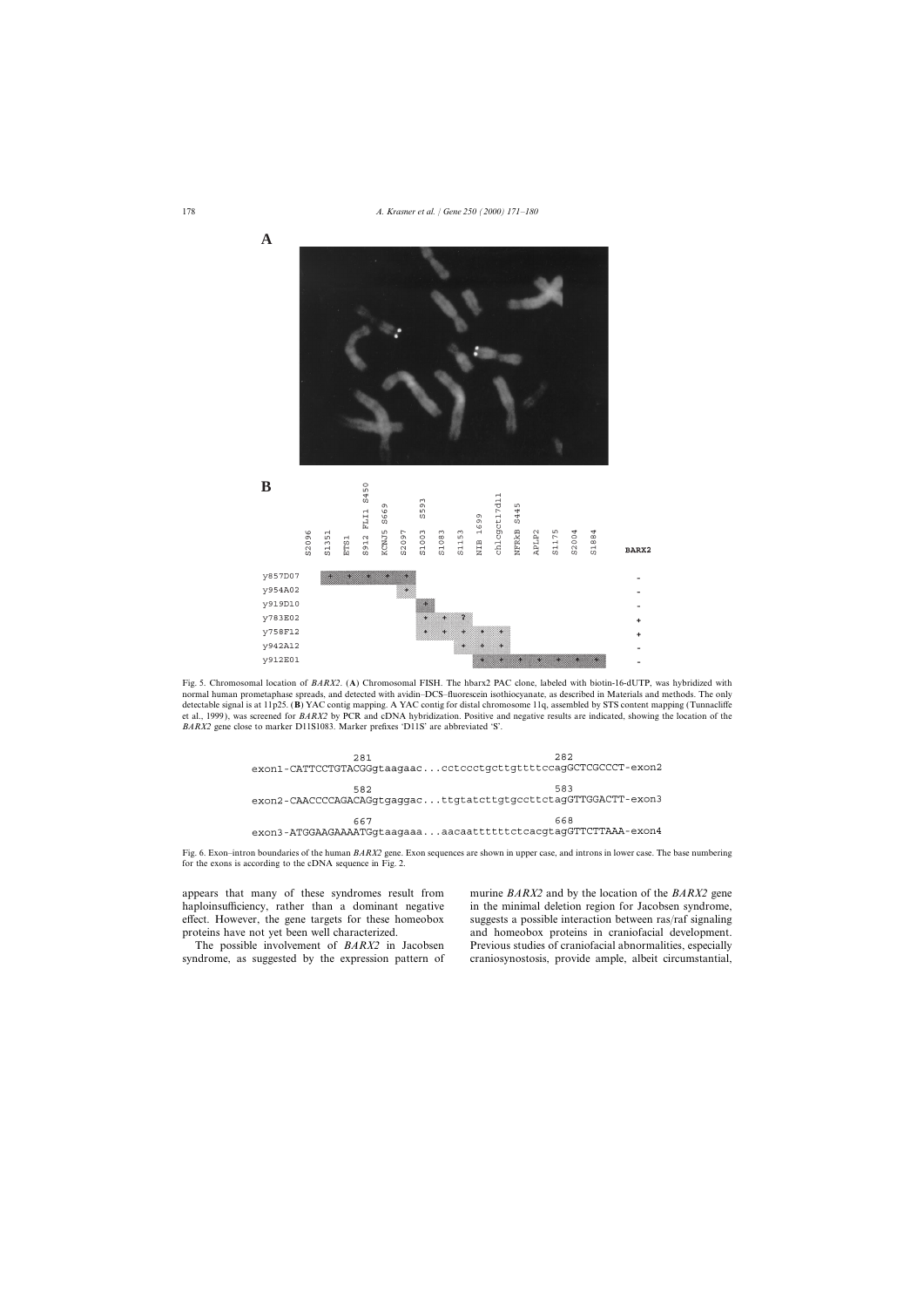precedent for this possibility. Crouzon craniofacial **References** dysostosis (OMIM 123500) has been shown to result from activating mutations in fibroblast growth factor Baldwin, C.T., Hoth, C.F., Amos, J.A., da Silva, E.O., Milunsky, A., receptor-2 (Jabs et al., 1994); this activation of fibroblast 1992. An exonic in the HuP2 paired domain gene causes Waarden-<br>
receptor receptor has been shown to induce the burg's syndrome. Nature 355, 637–638. growth factor receptor has been shown to induce the<br>
ras/raf signal transduction pathway (Neilson and<br>
Friesel, 1995). Boston-type craniosynostosis (OMIM<br>
Friesel, 1995). Boston-type craniosynostosis (OMIM<br>
Endocrine Neopl 123101) has been shown to be due to mutations in the pp.  $1-20$ . MSX-2 homeobox gene (Jabs et al., 1993). As men-<br>
in the pathogenesis of pediatric rhabdomysarcoma. Cancer Res.<br>
in the pathogenesis of pediatric rhabdomysarcoma. Cancer Res. tioned above, there is evidence that MSX-2 may interact<br>with the ras/raf signal transduction pathway as a down-<br>stream effector. Transgenic animals, with either overex-<br>Hartmann, A., 1995. Functional interaction of c-Ets-1 pression or impaired expression of MSX-2, developed Pit-1 mediates Ras activation of pituitary-specific gene expression: craniofacial abnormalities (Liu et al., 1995; Foerst-Potts mapping of the essential c-Ets-1 domain. Mol. Cell. Biol. 15, and Sodler 1997; Winograd et al. 1997). Speculatively 2849–2857. and Sadler, 1997; Winograd et al., 1997). Speculatively,  $\frac{2849-2857}{2849-2857}$ .<br>  $\frac{1997}{2849-2857}$  Carson, E.B., McMahon, M., Baylin, S.B., Nelkin, B.D., 1995. Ret<br>
gene silencing is associated with Raf-1-induced m effector to mediate ras/raf signals in normal craniofacial carrieration. Cancer Res. 55, 2048–2052.<br>
development. Changes archive a carcinoma cell differentiation. Cancer Res. 55, 2048–2052.

box-containing genes have been reported in several types mice. Nature 386, 84–87.<br>
cf. concer. These obnormalities, including estivating Clandinin, T.R., Katz, W.S., Sternberg, P.W., 1997. Caenorhabditis of cancer. These abnormalities, including activating<br>chromosomal translocations within homeobox-contain-<br>ing genes, have been extensively documented in hemato-<br>bib C Faure S, Fizames C Samson D, Drougt N, Vignal A poietic malignancies (reviewed in Look, 1997). In solid Millasseau, P., Marc, S., Hazan, J., Seboun, E., Lathrop, M., tumors, evidence for the involvement of homeobox-<br>Containing genes is also extensive: for example  $cdx^2$  sive genetic map of the human genome based on 5264 microsatelcontaining genes is also extensive; for example,  $cdx^2$  sive genetic map of the human generalism is decreased in solar example,  $cdx^2$  lites. Nature 380, 152–154. expression is decreased in colon carcinoma relative to<br>normal colon (Mallo et al., 1997), and heterozygous<br>reveals roles for these genes in craniofacial, eye, and axial developdeletion of *cdx2* results in adenomatous polyposis in ment. Dev. Dynam. 209, 70–84. mice (Chawengsaksophak et al., 1997). In alveolar rhab-<br>
Hjalt, T.A., Murray, J.C., 1999. The human *BARX2* gene: genomic<br>
domyosarcoma activation of *PAX3* or *PAX7* by fusion structure, chromosomal localization, and sing domyosarcoma, activation of *PAX3* or *PAX7*, by fusion<br>with the transactivation domain of *FKHR*, is a common<br>went in tumorigenesis (Barr, 1999). In this context, it<br>l. Sparkes, R., Warman, M.L., Mulliken, J.B., Snead, M. is tempting to speculate what possible role *BARX2* Maxson, R., 1993. A mutation in the homeodomain of the human might play in MTC. As mentioned earlier, heterogeneous *MSX2* gene in a family affected with autosomal dominant craniosy-<br>or absent production of calcitonin is associated with nostosis. Cell 75, 443–450. or absent production of calcitonin is associated with<br>nostosis. Cell 75, 443–450.<br>labs, E.W., Li, X., Scott, A.F., Meyers, G., Chen, W., Eccles, M., poor prognosis in MTC. *BARX2* may participate in<br>maintenance of differentiation of thyroid C-cells in both<br>weiss and Crouzon syndromes are allelic with mutations in fibrothe normal and neoplastic state, and that one marker blast growth factor receptor 2. Nat. Genet. 8, 275–279. of this differentiation is expression of the calcitonin Jacobsen, P., Hauge, M., Henningsen, K., Hobolth, N., Mikkelsen, gene. Loss of *BARX2*-mediated differentiation may M., Philip, J., 1973. An (11;21) translocation in four generations regult in loss of expression of the colationin marker as with chromosome 11 abnormalities in the offspri result in loss of expression of the calcitonin marker, as<br>with chromosome II abnormalities in the offspring. A clinical, cyto-<br>well as other BARX2 target genes; such changes may<br>result in MTC tumor progression. Langdon, W.

work was supported in part by National Cancer Institute utilizing an interaction surface disrupted in oncorrection of  $C_{\text{ront}}$ . Part  $P(01)$   $C_A47480$  ( $B$   $D$   $N$ ). E W I is supported by Proc. Natl. Acad. Sci. USA–94, Grant R01-CA47480 (B.D.N.). E.W.J. is supported by<br>
MIH Grant P50-DE11131. We thank Karen Stefanisko,<br>
William Paznekas and Val Hanson for excellent technical<br>
William Paznekas and Val Hanson for excellent technical<br>
and t assistance. Tech. Appl. 11, 140–147.

- 
- 
- 
- 
- 
- Chawengsaksophak, K., James, R., Hammond, V.E., Kontgen, F., Abnormalities in expression or structure of homeo- Beck, F., 1997. Homeosis and intestinal tumours in Cdx2 mutant
	-
	- Dib, C., Faure, S., Fizames, C., Samson, D., Drouot, N., Vignal, A.,
	-
	-
	-
	-
	-
	- 1995. Association of a chromosome deletion syndrome with a fragile site within the proto-oncogene CBL2. Nature 376, 145–149.
- Jones, F.S., Kioussi, C., Copertino, D.W., Kallunki, P., Holst, B.D., Edelman, G.M., 1997. *Barx2*, a new homeobox gene of the Bar class, is expressed in neural and craniofacial structures during devel- **Acknowledgements** opment. Proc. Natl. Acad. Sci. USA 94, 2632–2637.
	- Knoepfler, P.S., Calvo, K.R., Chen, H., Antonarakis, S.E., Kamps, A.K. and L.W. contributed equally to this work. This M.P., 1997. Meis1 and pKnox1 bind DNA cooperatively with Pbx1<br>
	ork was supported in part by National Cancer Institute utilizing an interaction surface disrupted in oncop
		- and their use for fluorescence in situ hybridization. Genet. Anal.